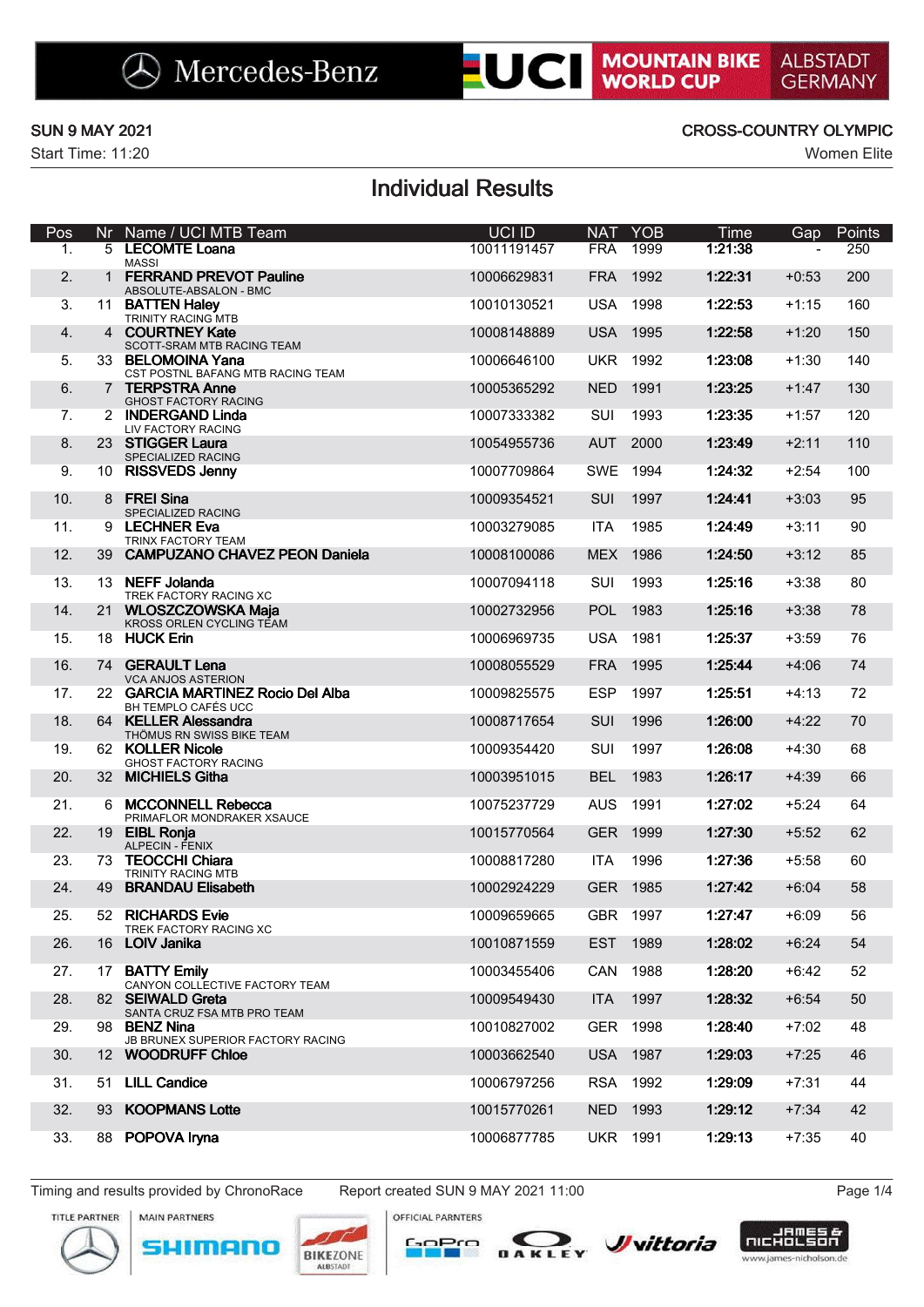

# SUN 9 MAY 2021<br>
Start Time: 11:20<br>
Dec NE Neme (UCLMTR Team

|            |                                            | Mercedes-Benz                                                | <b>EUCI</b>                |                          |                    | <b>MOUNTAIN BIKE</b><br>WORLD CUP | <b>ALBSTADT</b><br><b>GERMANY</b> |              |
|------------|--------------------------------------------|--------------------------------------------------------------|----------------------------|--------------------------|--------------------|-----------------------------------|-----------------------------------|--------------|
|            | <b>SUN 9 MAY 2021</b><br>Start Time: 11:20 |                                                              |                            |                          |                    | <b>CROSS-COUNTRY OLYMPIC</b>      |                                   | Women Elite  |
|            |                                            |                                                              | <b>Individual Results</b>  |                          |                    |                                   |                                   |              |
| Pos<br>34. | Nr<br>24                                   | Name / UCI MTB Team<br><b>BENKO Barbara</b>                  | UCI ID<br>10005872625      | <b>NAT</b><br><b>HUN</b> | <b>YOB</b><br>1990 | Time<br>1:29:27                   | Gap<br>$+7:49$                    | Points<br>38 |
|            |                                            | MALOJA PUSHBIKERS MTB<br>131 HABERLIN Steffi                 |                            |                          |                    |                                   |                                   |              |
| 35.<br>36. | 95                                         | THÖMUS RN SWISS BIKE TEAM<br><b>ILINA Kristina</b>           | 10106744339<br>10009838814 | SUI<br><b>RUS</b>        | 1997<br>1998       | 1:29:33<br>1:29:34                | $+7:55$<br>$+7:56$                | 36<br>34     |
| 37.        |                                            | 20 TAUBER Anne                                               | 10009555894                | <b>NED</b>               | 1995               | 1:29:45                           | $+8:07$                           | 32           |
| 38.        |                                            | CST POSTNL BAFANG MTB RACING TEAM<br>75 JACKSON Jennifer     | 10059419251                | CAN                      | 1995               | 1:29:55                           | $+8:17$                           | 30           |
| 39.        |                                            | NORCO FACTORY TEAM XC<br>38 ZAKELJ Tanja                     | 10004604450                | SLO                      | 1988               | 1:30:08                           | $+8:30$                           | 29           |
| 40.        | 41                                         | <b>UNIOR - SINTER</b><br><b>SHORT Isla</b>                   | 10008874672                | <b>GBR</b>               | 1996               | 1:30:14                           | $+8:36$                           | 28           |
| 41.        |                                            | 54 BERTA Martina                                             | 10048435114                | ITA 1998                 |                    | 1:30:19                           | $+8:41$                           | 27           |
| 42.        | 78                                         | SANTA CRUZ FSA MTB PRO TEAM<br><b>OSL Elisabeth</b>          | 10003278479                | AUT                      | 1985               | 1:31:06                           | $+9:28$                           | 26           |
| 43.        |                                            | 50 DAVISON Lea                                               | 10003588374                | <b>USA</b>               | 1983               | 1:31:10                           | $+9:32$                           | 25           |
| 44.        |                                            | 122 WALDIS Andrea                                            | 10007708551                | SUI                      | 1994               | 1:31:12                           | $+9:34$                           | 24           |
| 45.        |                                            | 15 CABELICKA Jitka                                           | 10006049043                | <b>CZE</b>               | 1990               | 1:31:31                           | $+9:53$                           | 23           |
| 46.        |                                            | GAPP SYSTEM - KOLOFIX MTB RACING TEAM<br>3 LAST Annie        | 10005621435                | <b>GBR</b>               | 1990               | 1:31:32                           | $+9:54$                           | 22           |
| 47.        |                                            | 79 WALTER Sandra                                             | 10004295868                | CAN                      | 1980               | 1:31:52                           | $+10:14$                          | 21           |
| 48.        | 67                                         | <b>GOMEZ VILLAFANE Sofia</b>                                 | 10008140809                | ARG                      | 1994               | 1:32:23                           | $+10:45$                          | 20           |
|            |                                            |                                                              |                            |                          |                    |                                   |                                   |              |
| 49.        | 100                                        | SOLUS-MISKOWICZ Katarzyna                                    | 10004607379                | <b>POL</b>               | 1988               | 1:32:24                           | $+10:46$                          | 19           |
| 50.        |                                            | 111 ARSENEAULT Laurie<br>CANYON COLLECTIVE FACTORY TEAM      | 10009589442                | CAN                      | 1997               | 1:32:29                           | $+10:51$                          | 18           |
| 51.        |                                            | 66 VON BERSWORDT Sophie<br>JB BRUNEX SUPERIOR FACTORY RACING | 10008748471                | <b>NED</b>               | 1996               | 1:32:31                           | $+10:53$                          | 17           |
| 52.        |                                            | 40 PENDREL Catharine                                         | 10004040133                | CAN                      | 1980               | 1:32:46                           | $+11:08$                          | 16           |
| 53.        |                                            | 70 RIEDER Nadine<br><b>GHOST FACTORY RACING</b>              | 10006335090                | <b>GER</b>               | 1989               | 1:32:54                           | $+11:16$                          | 15           |
| 54.        |                                            | 81 STEPANOVA Karla<br><b>MALOJA PUSHBIKERS MTB</b>           | 10008143435                | <b>CZE</b>               | 1991               | 1:33:05                           | $+11:27$                          | 14           |
| 55.        |                                            | 46 STRAUSS Mariske<br>CST POSTNL BAFANG MTB RACING TEAM      | 10006449773                | <b>RSA</b>               | 1991               | 1:33:14                           | $+11:36$                          | 13           |
| 56.        |                                            | 121 SPIELMANN Anna<br>KTM FACTORY MTB TEAM                   | 10009838612                | AUT                      | 1998               | 1:33:40                           | $+12:02$                          | 12           |
| 57.        |                                            | 86 APAZA Agustina Maria                                      | 10005908896                | <b>ARG</b>               | 1979               | 1:33:48                           | $+12:10$                          | 11           |
| 58.        |                                            | 76 MORATH Adelheid                                           | 10003967987                | GER 1984                 |                    | 1:33:54                           | $+12:16$                          | 10           |
| 59.        |                                            | 87 URRUTY Lucie                                              | 10008722506                | <b>FRA</b>               | 1996               | 1:34:14                           | $+12:36$                          | 9            |
| 60.        |                                            | 106 CLAUZEL Perrine<br><b>CUBE PRO FERMETURES SEFIC</b>      | 10007703194                | FRA                      | 1994               | 1:34:45                           | $+13:07$                          | 8            |
| 61.        |                                            | 119 URBAN Kelsey                                             | 10010130420                | <b>USA</b>               | 1998               | $-1$ LAP                          |                                   |              |
| 62.        |                                            | 132 LEUGGER Seraina                                          | 10079617277                | SUI                      | 1998               | $-1$ LAP                          |                                   |              |
| 63.        |                                            | 84 MARCHET Giorgia<br><b>TEAM RUDY PROJECT</b>               | 10011144270                | <b>ITA</b>               | 1998               | $-1$ LAP                          |                                   |              |
| 64.        |                                            | 68 KESEG STEVKOVA Janka                                      | 10004201801                | SVK 1976                 |                    | $-1$ LAP                          |                                   |              |
| 65.        |                                            | 89 MEDVEDEVA Vera                                            | 10003423979                | RUS 1988                 |                    | $-1$ LAP                          |                                   |              |
| 66.        |                                            | 105 FISCHER EGUSQUIZA Natalia                                | 10036111565                | ESP                      | 1993               | $-1$ LAP                          |                                   |              |









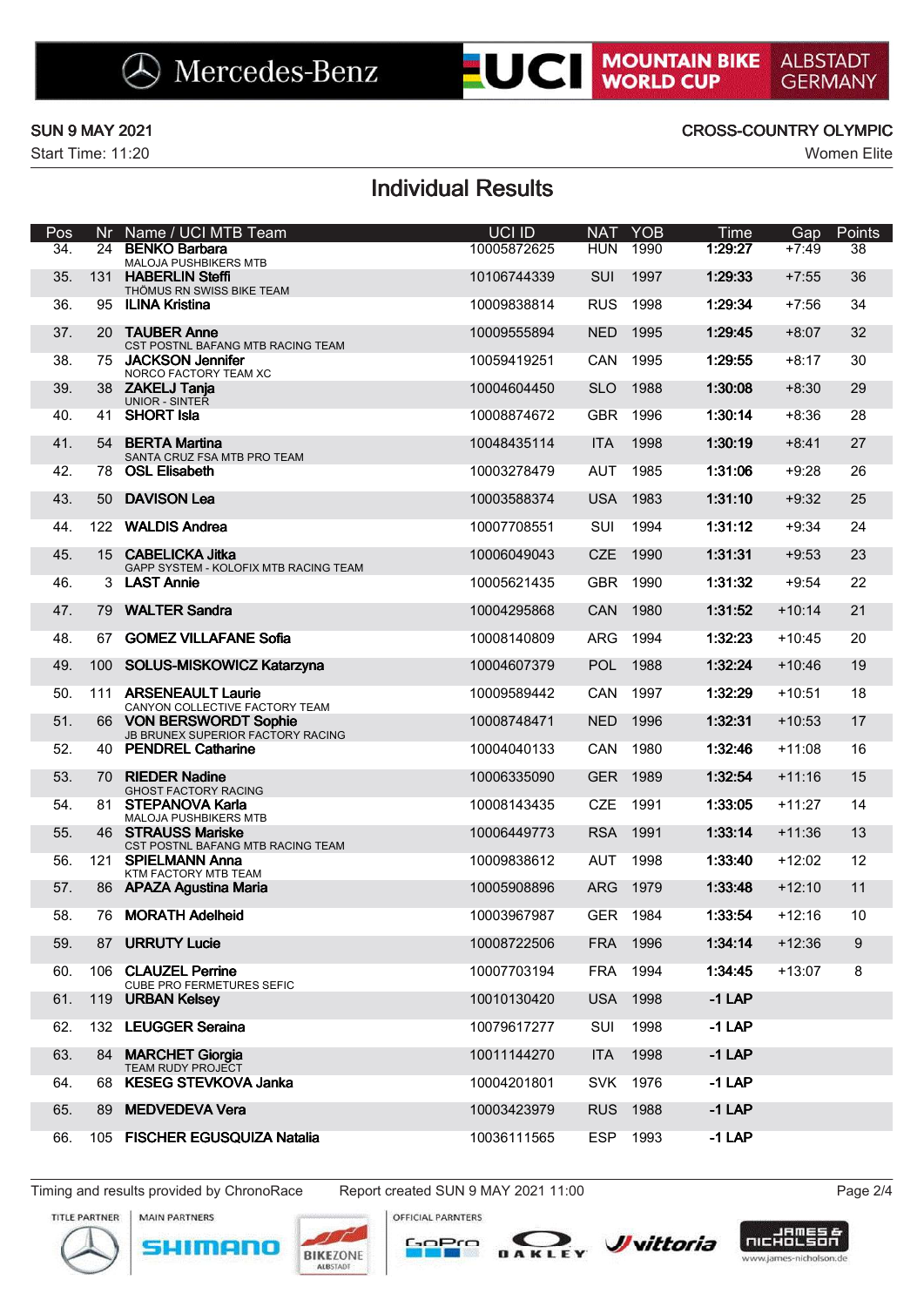| <b>SUN 9 MAY 2021</b><br>Start Time: 11:20 |                                                   |                                                                                                                                                                                                                                                                                                                                                                                                                                                                                                                                                                                                                                                                                                                                                                                                                                                                    | EUCI I                                                                                                                                                                           |                    | <b>MOUNTAIN BIKE</b><br>WORLD CUP                                                                                                                                                                                                                                                                                                                                                                                | <b>GERMANY</b>                                                                                                                   |
|--------------------------------------------|---------------------------------------------------|--------------------------------------------------------------------------------------------------------------------------------------------------------------------------------------------------------------------------------------------------------------------------------------------------------------------------------------------------------------------------------------------------------------------------------------------------------------------------------------------------------------------------------------------------------------------------------------------------------------------------------------------------------------------------------------------------------------------------------------------------------------------------------------------------------------------------------------------------------------------|----------------------------------------------------------------------------------------------------------------------------------------------------------------------------------|--------------------|------------------------------------------------------------------------------------------------------------------------------------------------------------------------------------------------------------------------------------------------------------------------------------------------------------------------------------------------------------------------------------------------------------------|----------------------------------------------------------------------------------------------------------------------------------|
|                                            |                                                   |                                                                                                                                                                                                                                                                                                                                                                                                                                                                                                                                                                                                                                                                                                                                                                                                                                                                    |                                                                                                                                                                                  |                    |                                                                                                                                                                                                                                                                                                                                                                                                                  | <b>CROSS-COUNTRY OLYMPIC</b><br><b>Women Elite</b>                                                                               |
|                                            |                                                   | <b>Individual Results</b>                                                                                                                                                                                                                                                                                                                                                                                                                                                                                                                                                                                                                                                                                                                                                                                                                                          |                                                                                                                                                                                  |                    |                                                                                                                                                                                                                                                                                                                                                                                                                  |                                                                                                                                  |
| Nr                                         | Name / UCI MTB Team                               | <b>UCI ID</b><br>10008819304                                                                                                                                                                                                                                                                                                                                                                                                                                                                                                                                                                                                                                                                                                                                                                                                                                       | NA <sub>1</sub>                                                                                                                                                                  | <b>YOB</b><br>1995 | Time<br>$-1$ LAP                                                                                                                                                                                                                                                                                                                                                                                                 | Points<br>Gap                                                                                                                    |
| 118                                        | <b>BAUMANN Chrystelle</b>                         |                                                                                                                                                                                                                                                                                                                                                                                                                                                                                                                                                                                                                                                                                                                                                                                                                                                                    | SUI                                                                                                                                                                              |                    |                                                                                                                                                                                                                                                                                                                                                                                                                  |                                                                                                                                  |
|                                            |                                                   |                                                                                                                                                                                                                                                                                                                                                                                                                                                                                                                                                                                                                                                                                                                                                                                                                                                                    |                                                                                                                                                                                  |                    |                                                                                                                                                                                                                                                                                                                                                                                                                  |                                                                                                                                  |
|                                            |                                                   |                                                                                                                                                                                                                                                                                                                                                                                                                                                                                                                                                                                                                                                                                                                                                                                                                                                                    |                                                                                                                                                                                  |                    |                                                                                                                                                                                                                                                                                                                                                                                                                  |                                                                                                                                  |
| 126                                        | <b>SCHWENK Theresia</b>                           | 10010091115                                                                                                                                                                                                                                                                                                                                                                                                                                                                                                                                                                                                                                                                                                                                                                                                                                                        |                                                                                                                                                                                  |                    | $-1$ LAP                                                                                                                                                                                                                                                                                                                                                                                                         |                                                                                                                                  |
| 127                                        | <b>MOSCHETTI Margot</b>                           | 10007703093                                                                                                                                                                                                                                                                                                                                                                                                                                                                                                                                                                                                                                                                                                                                                                                                                                                        |                                                                                                                                                                                  |                    | $-1$ LAP                                                                                                                                                                                                                                                                                                                                                                                                         |                                                                                                                                  |
|                                            | <b>CLAUZEL Helene</b>                             | 10009876806                                                                                                                                                                                                                                                                                                                                                                                                                                                                                                                                                                                                                                                                                                                                                                                                                                                        |                                                                                                                                                                                  |                    | $-1$ LAP                                                                                                                                                                                                                                                                                                                                                                                                         |                                                                                                                                  |
|                                            | <b>GOULAO HENRIQUE Raiza</b>                      | 10007369556                                                                                                                                                                                                                                                                                                                                                                                                                                                                                                                                                                                                                                                                                                                                                                                                                                                        |                                                                                                                                                                                  |                    | $-1$ LAP                                                                                                                                                                                                                                                                                                                                                                                                         |                                                                                                                                  |
|                                            |                                                   | 10007661162                                                                                                                                                                                                                                                                                                                                                                                                                                                                                                                                                                                                                                                                                                                                                                                                                                                        |                                                                                                                                                                                  |                    | $-1$ LAP                                                                                                                                                                                                                                                                                                                                                                                                         |                                                                                                                                  |
|                                            |                                                   | 10011218638                                                                                                                                                                                                                                                                                                                                                                                                                                                                                                                                                                                                                                                                                                                                                                                                                                                        |                                                                                                                                                                                  |                    | $-1$ LAP                                                                                                                                                                                                                                                                                                                                                                                                         |                                                                                                                                  |
|                                            |                                                   | 10005864339                                                                                                                                                                                                                                                                                                                                                                                                                                                                                                                                                                                                                                                                                                                                                                                                                                                        |                                                                                                                                                                                  |                    | $-2$ LAP                                                                                                                                                                                                                                                                                                                                                                                                         |                                                                                                                                  |
|                                            |                                                   | 10007479791                                                                                                                                                                                                                                                                                                                                                                                                                                                                                                                                                                                                                                                                                                                                                                                                                                                        |                                                                                                                                                                                  |                    | $-2$ LAP                                                                                                                                                                                                                                                                                                                                                                                                         |                                                                                                                                  |
|                                            |                                                   | 10015075396                                                                                                                                                                                                                                                                                                                                                                                                                                                                                                                                                                                                                                                                                                                                                                                                                                                        |                                                                                                                                                                                  |                    | $-2$ LAP                                                                                                                                                                                                                                                                                                                                                                                                         |                                                                                                                                  |
|                                            |                                                   | 10009547612                                                                                                                                                                                                                                                                                                                                                                                                                                                                                                                                                                                                                                                                                                                                                                                                                                                        |                                                                                                                                                                                  |                    | $-2$ LAP                                                                                                                                                                                                                                                                                                                                                                                                         |                                                                                                                                  |
|                                            |                                                   | 10007931348                                                                                                                                                                                                                                                                                                                                                                                                                                                                                                                                                                                                                                                                                                                                                                                                                                                        |                                                                                                                                                                                  |                    | $-2$ LAP                                                                                                                                                                                                                                                                                                                                                                                                         |                                                                                                                                  |
|                                            |                                                   | 10009167490                                                                                                                                                                                                                                                                                                                                                                                                                                                                                                                                                                                                                                                                                                                                                                                                                                                        |                                                                                                                                                                                  |                    | $-2$ LAP                                                                                                                                                                                                                                                                                                                                                                                                         |                                                                                                                                  |
|                                            |                                                   | 10007885878                                                                                                                                                                                                                                                                                                                                                                                                                                                                                                                                                                                                                                                                                                                                                                                                                                                        |                                                                                                                                                                                  |                    | $-2$ LAP                                                                                                                                                                                                                                                                                                                                                                                                         |                                                                                                                                  |
|                                            |                                                   |                                                                                                                                                                                                                                                                                                                                                                                                                                                                                                                                                                                                                                                                                                                                                                                                                                                                    |                                                                                                                                                                                  |                    |                                                                                                                                                                                                                                                                                                                                                                                                                  |                                                                                                                                  |
|                                            | TEAMISGAV-SPECIALIZED                             |                                                                                                                                                                                                                                                                                                                                                                                                                                                                                                                                                                                                                                                                                                                                                                                                                                                                    |                                                                                                                                                                                  |                    |                                                                                                                                                                                                                                                                                                                                                                                                                  |                                                                                                                                  |
|                                            |                                                   |                                                                                                                                                                                                                                                                                                                                                                                                                                                                                                                                                                                                                                                                                                                                                                                                                                                                    |                                                                                                                                                                                  |                    |                                                                                                                                                                                                                                                                                                                                                                                                                  |                                                                                                                                  |
|                                            |                                                   |                                                                                                                                                                                                                                                                                                                                                                                                                                                                                                                                                                                                                                                                                                                                                                                                                                                                    |                                                                                                                                                                                  |                    |                                                                                                                                                                                                                                                                                                                                                                                                                  |                                                                                                                                  |
|                                            |                                                   |                                                                                                                                                                                                                                                                                                                                                                                                                                                                                                                                                                                                                                                                                                                                                                                                                                                                    |                                                                                                                                                                                  |                    |                                                                                                                                                                                                                                                                                                                                                                                                                  |                                                                                                                                  |
|                                            |                                                   |                                                                                                                                                                                                                                                                                                                                                                                                                                                                                                                                                                                                                                                                                                                                                                                                                                                                    |                                                                                                                                                                                  |                    |                                                                                                                                                                                                                                                                                                                                                                                                                  |                                                                                                                                  |
|                                            |                                                   |                                                                                                                                                                                                                                                                                                                                                                                                                                                                                                                                                                                                                                                                                                                                                                                                                                                                    |                                                                                                                                                                                  |                    |                                                                                                                                                                                                                                                                                                                                                                                                                  |                                                                                                                                  |
|                                            |                                                   |                                                                                                                                                                                                                                                                                                                                                                                                                                                                                                                                                                                                                                                                                                                                                                                                                                                                    |                                                                                                                                                                                  |                    | $-2$ LAP                                                                                                                                                                                                                                                                                                                                                                                                         |                                                                                                                                  |
|                                            |                                                   | 10082629129                                                                                                                                                                                                                                                                                                                                                                                                                                                                                                                                                                                                                                                                                                                                                                                                                                                        |                                                                                                                                                                                  |                    | $-2$ LAP                                                                                                                                                                                                                                                                                                                                                                                                         |                                                                                                                                  |
|                                            |                                                   | 10007299232                                                                                                                                                                                                                                                                                                                                                                                                                                                                                                                                                                                                                                                                                                                                                                                                                                                        |                                                                                                                                                                                  |                    | $-2$ LAP                                                                                                                                                                                                                                                                                                                                                                                                         |                                                                                                                                  |
|                                            |                                                   | 10051907714                                                                                                                                                                                                                                                                                                                                                                                                                                                                                                                                                                                                                                                                                                                                                                                                                                                        |                                                                                                                                                                                  |                    | $-2$ LAP                                                                                                                                                                                                                                                                                                                                                                                                         |                                                                                                                                  |
| 103                                        | <b>DAUBERMANN Antonia</b>                         | 10009586109                                                                                                                                                                                                                                                                                                                                                                                                                                                                                                                                                                                                                                                                                                                                                                                                                                                        |                                                                                                                                                                                  |                    | $-3$ LAP                                                                                                                                                                                                                                                                                                                                                                                                         |                                                                                                                                  |
|                                            | TREK   VAUDE                                      | 10048974371                                                                                                                                                                                                                                                                                                                                                                                                                                                                                                                                                                                                                                                                                                                                                                                                                                                        |                                                                                                                                                                                  |                    | $-3$ LAP                                                                                                                                                                                                                                                                                                                                                                                                         |                                                                                                                                  |
|                                            | <b>MOTTUS Mari-Liis</b>                           | 10009637942                                                                                                                                                                                                                                                                                                                                                                                                                                                                                                                                                                                                                                                                                                                                                                                                                                                        |                                                                                                                                                                                  |                    | $-3$ LAP                                                                                                                                                                                                                                                                                                                                                                                                         |                                                                                                                                  |
|                                            |                                                   | 10005397123                                                                                                                                                                                                                                                                                                                                                                                                                                                                                                                                                                                                                                                                                                                                                                                                                                                        |                                                                                                                                                                                  |                    | <b>DNF</b>                                                                                                                                                                                                                                                                                                                                                                                                       |                                                                                                                                  |
|                                            | 85<br>104<br>124<br>91<br>130<br>117<br>134<br>90 | <b>CZECZINKAROVA Jana</b><br><b>FINCHAMP Hannah</b><br><b>CZABOK Klaudia</b><br><b>VELCAN MTB PRO TEAM</b><br>CUBE PRO FERMETURES SEFIC<br>80<br>14 FORCHINI Ramona<br>JB BRUNEX SUPERIOR FACTORY RACING<br>114 TVARUZKOVA Tereza<br>EXPRES CZ - TUFO TEAM KOLÍN<br>77 GORYCKA Paula<br>STRÜBY - BIXS TEAM<br>107 SCHAUS Fabienne<br>116 AMES Kim<br>JB BRUNEX SUPERIOR FACTORY RACING<br>113 WOJTYLA Gabriela<br>108 MONTEIRO Joana<br>94 TANOVIC Lejla<br>83 PODGORSKA Aleksandra<br>101 LISBYGD Ann-Dorthe<br>96 NOYMAN Naama<br>109 KIRSANOVA Viktoria<br>115 SLOBODYAN Iryna<br>133 LAQUEBE Amelie<br>102 MONTAMBAULT Cindy<br><b>WUST Janina</b><br>123<br><b>CASADEY Josefina</b><br><b>OBERG Sara</b><br>69 MOURAO Jaqueline<br>72 CRNOGORAC Jovana<br>110 CASTRO GONZALEZ Maria Fernanda<br><b>BOROWIECKA Barbara</b><br>71 BRESSET Julie<br><b>MASSI</b> | 10009338151<br>10009349265<br>10010907329<br>10060082386<br>10009828710<br>10010129410<br>10005349229<br>10072050166<br>10006458665<br>10009168504<br>10100975061<br>10010651994 | <b>CZE</b>         | 1997<br><b>USA 1995</b><br><b>POL</b><br>1998<br>GER 1995<br>FRA 1994<br>FRA 1998<br>BRA 1991<br>SUI 1994<br>CZE 1998<br>POL 1990<br>LUX 1984<br>GER 1997<br>POL 1997<br>POR 1994<br>BIH 1994<br>POL 1994<br>DEN 1984<br>ISR 1998<br>RUS 1998<br><b>UKR 1989</b><br>FRA 1998<br>CAN 1983<br>SUI 1994<br>ARG 1986<br>SWE 1994<br>BRA 1975<br>SRB 1992<br>CHI 1993<br>GER 1997<br>POL 1995<br>EST 1997<br>FRA 1989 | $-1$ LAP<br>$-1$ LAP<br>$-1$ LAP<br>$-2$ LAP<br>$-2$ LAP<br>$-2$ LAP<br>$-2$ LAP<br>$-2$ LAP<br>$-2$ LAP<br>$-2$ LAP<br>$-2$ LAP |